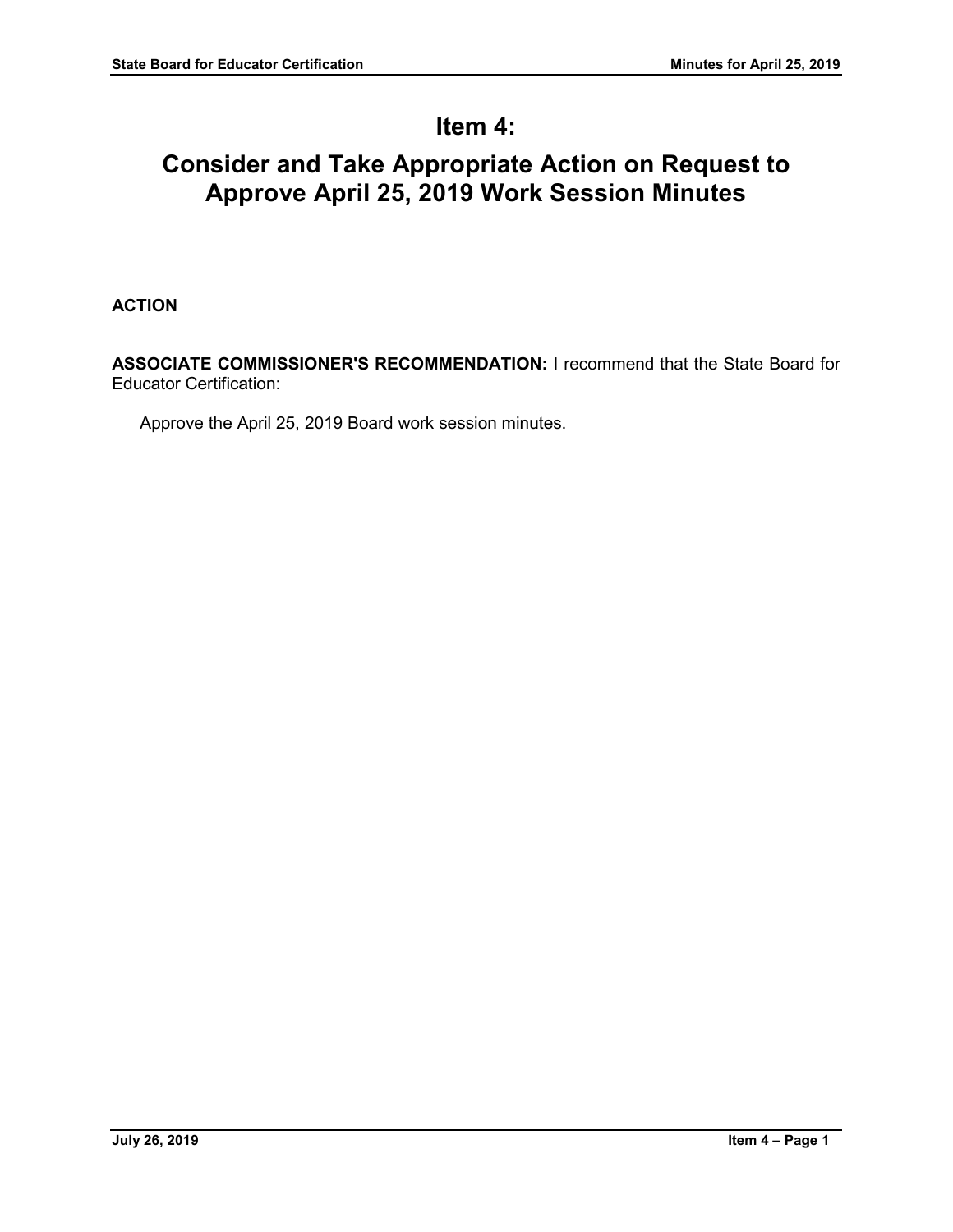## **State Board for Educator Certification WORK SESSION AGENDA APRIL 25, 2019 AT 1:00 PM AMERICAN INSTITUTES FOR RESEARCH 4700 MUELLER BLVD. CONFERENCE ROOM 108 A/B AUSTIN, TEXAS 78723**

#### **The Board will meet in open session and after determining the presence of a quorum, discuss the following agenda items:**

### **1. Call to Order**

The State Board for Educator Certification (SBEC) convened its work session at 1:06 PM on Thursday, April 25, 2019, in Room 108A/B of the American Institutes for Research, William B. 4700 Mueller Blvd. in Austin, Texas.

Present: Dr. Arturo Cavazos, Mr. Tommy Coleman, Ms. Jill Druesedow, Dr. Edward Hill, Dr. John Kelly, Ms. Courtney MacDonald, Dr. Rex Peebles, Mr. Jose Rodriguez, Dr. Laurie Turner, Mr. Carlos Villagrana, and Mr. Martin Winchester.

Absent: Ms. Laurie Bricker, Ms. Rohanna Brooks-Sykes, Ms. Shareefah Mason, and Ms. Sandie Mullins.

#### **2. Welcome and Overview**

Associate Commissioner Ryan Franklin welcomed the Board to the work session and the opportunity to discuss the Board's statutory purpose in certifying educators, the Board's Mission and Core Principles, and the purpose of the work session.

Ms. Druesedow introduced new member Courtney MacDonald and thanked Board members for being there, with a special thanks to Dr. Cavazos for recommending the work session.

#### **3. Discussion and Update on Classroom Teacher Certification Redesign**

Mr. Franklin, Ms. Wu, Ms. Pogue, Ms. Burkhart, and Ms. Cook facilitated the discussion with the Board.

Dr. Andrea Whittaker and Dr. Ray Pecheone from the Stanford Center for Assessment, Learning, and Equity (SCALE) and Kellie Crawford, Nathan Estel, and Madison Cooper from Pearson were in attendance to answer Board questions.

The Board reviewed the purpose of a teaching license, the consequences of underprepared teachers, sample questions from the current pedagogy and professional responsibilities exam, and sample tasks/rubrics from the edTPA.

Dr. Cavazos, Mr. Villagrana, and Dr. Turner asked about the process of teacher candidates submitting the edTPA portfolio and where in a candidate's program the edTPA would occur.